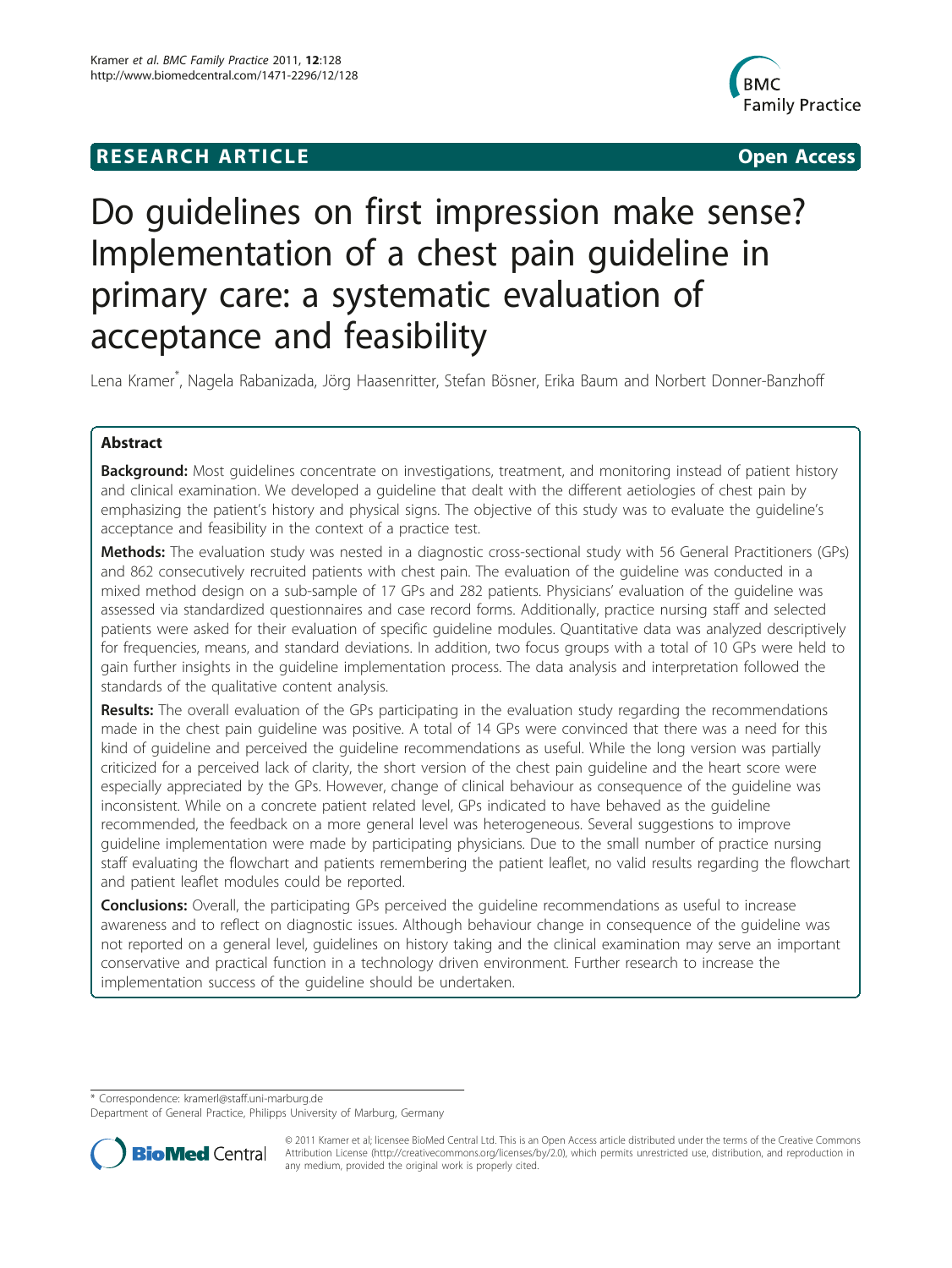## <span id="page-1-0"></span>Background

Chest pain is a frequent reason for consultation in primary care. The lifetime prevalence accounts for 20-40% of the general population [\[1](#page-7-0)] with an incidence of 0.7% in primary care [\[2\]](#page-7-0). Aetiologies for chest pain vary, with musculoskeletal, psychogenic, respiratory, and gastrointestinal causes being the most common underlying aetiologies. For most patients with chest pain, the general practitioner (GP) is the first person contacted in the health care system. Thus, the GP is confronted with the dilemma of identifying serious cardiac disease reliably while also fulfilling a gatekeeper role by protecting patients from unnecessary investigations, hospital admissions, and possible somatisation. The patient's medical history and the physical examination are of specific value for diagnosis, whereas the ECG and troponin test have a lower diagnostic benefit in primary care [[3,4\]](#page-7-0).

Guidelines for coronary heart disease (CHD) give specific recommendations. These often include investigations such as imaging and coronary angiography. However, the first step of the diagnostic process, the assessment of patient's medical history, is often neglected. Therefore, the Department of General Practice at the Philipps University of Marburg, Germany developed a guideline with emphasis on the patient's history and physical signs to explicitly address the diagnostic process in patients presenting with chest pain in primary care. The development process complied with the standards of the German Consortium of Scientific Medical Associations (AWMF) and the German College of General Practitioners and Family Physicians (DEGAM) [[5](#page-7-0),[6](#page-7-0)]. Among other recommendations, the guideline included the Marburg Heart Score (see Table 1) to estimate the risk of a coronary heart disease [[7\]](#page-7-0).

In compliance with the DEGAM recommendations the guideline was developed stepwise, including a systematic literature review, the comments of experienced GPs, and a formal consensus with other specialty associations. A "practice test" to evaluate the guideline's acceptance and feasibility is also a relevant part of the guideline development programme. Therefore, the implementation experiences of GPs, practice nursing staff and patients should be assessed. This is of special

|  |  | Table 1 Components of the Marburg Heart Score |  |  |  |  |  |
|--|--|-----------------------------------------------|--|--|--|--|--|
|--|--|-----------------------------------------------|--|--|--|--|--|

| Score component                               | <b>Assigned points</b> |
|-----------------------------------------------|------------------------|
| Age/gender (female $\geq$ 65, male $\geq$ 55) |                        |
| Known clinical vascular disease               |                        |
| Patient assumes cardiac origin of pain        |                        |
| Pain worse with exercise                      |                        |
| Pain not reproducible by palpation            |                        |

1 point is assigned for each score variable. 3 different risk categories are derived:

low risk =  $0-2$  points; intermediate risk = 3 points; high risk 4-5 points.

interest as numerous studies have shown that guidelines and their implementation often fail to live up to expectations [[8-12\]](#page-7-0).

In our study ("practice test"), we were interested in the evaluation of the guideline's acceptance and feasibility referring to content and design, the issues influencing the guideline implementation, and potential behaviour change as a result of the guideline.

## Methods

#### Description of the guideline

The chest pain guideline included a long version, a short version (two-page flowchart), a patient leaflet, and a flowchart for practice nursing staff. The patient leaflet was intended for patients with intermediate probability for coronary heart disease and is considered part of patient empowerment [\[13,14](#page-7-0)]. The flowchart gave the practice nursing staff instructions to triage patients regarding their need for emergency measures.

#### Study design

Our study was embedded in a diagnostic cross-sectional study to validate a heart score with 56 GPs and 862 consecutively recruited patients with chest pain (publication in progress). In compliance with the DEGAM recommendations regarding the guideline development we conducted a sub study ("practice test") to evaluate the guideline's acceptance and usability by GPs, practice nursing staff, and patients. This evaluation study lasted 12 weeks per GP and was undertaken between October 2009 and February 2010. In this context, the participating GPs were invited to take part in two focus groups held in January and February 2010. Both focus groups (FG1 and FG2) were moderated by an external GP and one of the authors, neither of which was involved in the development of the chest pain guideline. Prior to the evaluation study, the participating GPs were invited to a seminar and received the guideline material. To obtain a case-related assessment of the benefits and appropriateness of the guideline, GPs were instructed to list every patient presenting with chest pain in a case record form that included three questions regarding the application of the guideline. GPs and patients were informed in detail about the study and both gave their written consent to the study participation. At the end of the recruiting period, GPs and nursing staff were asked to answer standardized questionnaires assessing their overall evaluation of the guideline modules. GPs reviewed the long and short version; practice nursing staff reviewed the flowchart. Patients who received a patient leaflet were asked for their evaluation of the leaflet via phone interview. Ethical approval for the study was obtained from the Ethics Committee of the Faculty of Medicine of Philipps University of Marburg, Germany.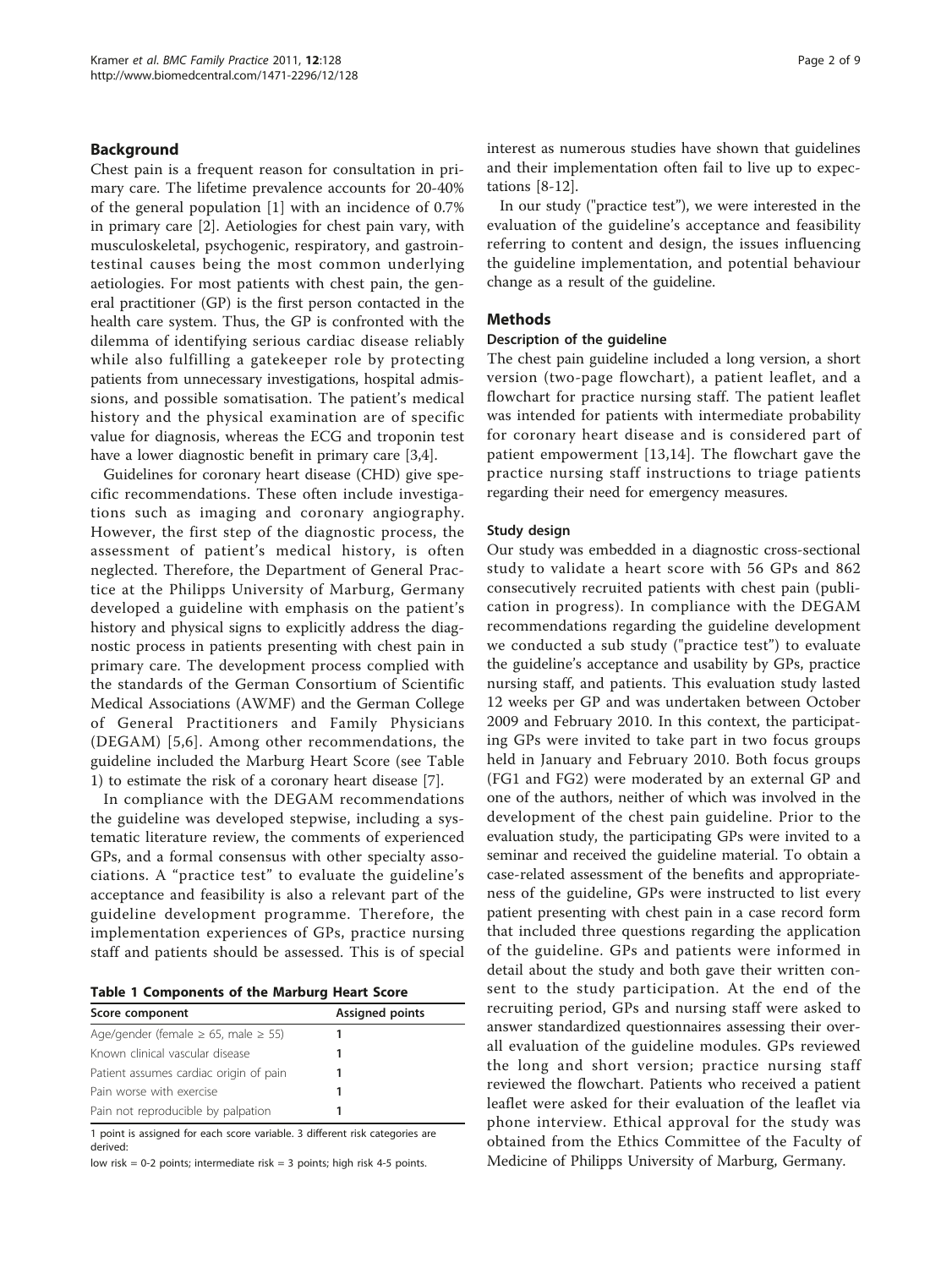#### Participants and recruitment procedures

Due to the explorative character and practical considerations as the guideline was not yet consented at the beginning of the cross-sectional study we asked the 17 last recruited GPs (all asked GPs gave their consent to the study participation) of the 56 GPs in the cross-sectional study to participate in our evaluation study. We considered one third of the original sample as appropriate for our sub-study as there were no requirements in the DEGAM recommendation about the sample size of the practice test. The flow trial of the sample is shown in Figure 1.

All physicians were located in the Marburg region of Germany and were recruited from the regional physician network of the Philipps University of Marburg's Department of General Practice. To assure representiveness, we insured that an appropriate mix of participating GPs, e.g., rural vs. urban region and female vs. male, took part in the study.

## Data collection

According to the taxonomy of mixed methods as outlined by Palinkas [\[15](#page-7-0)], we sequentially collected quantitative (standardized questionnaires, case record forms) and qualitative data (focus group discussions). We used qualitative interviews to answer questions raised by quantitative data (function: expansion). In a final step, we linked the information gained from our qualitative data with the quantitative data set (process: connect).

The standardized questionnaires covered main issues of the guideline and had to be answered on a 7 step Likert scale from  $1 =$  "not at all" to  $7 =$  "very much", or with yes or no (dichotomous) indicating the agreement with the statement (see Tables [2](#page-3-0) and [3\)](#page-3-0). This feedback informed the following focus groups, where further insights into the guideline implementation process were to be gained [[16\]](#page-7-0).

The focus group discussions were based on a semistructured guideline developed jointly by two of the authors and based on previously conducted studies by



our department on changes of professional behaviour [[17,18\]](#page-7-0) and the results of the GPs' questionnaire (Tables [2](#page-3-0) and [3](#page-3-0)). Main topics of the focus groups discussion guideline were the evaluation of the chest pain guideline and its key recommendations, suggestions for improvement, key factors that influence the implementation of the chest pain guideline in a negative or positive way, and intended behaviour changes as a result of the chest pain guideline.

Focus group participants were assured that their responses would remain confidential and anonymous. The process of planning and conducting the qualitative analysis followed the recommendations as outlined by Kuckartz et al. [[19](#page-7-0)].

The standardized approach in quantitative and qualitative data collection and moderation of both focus groups by the same external GP and one of the authors contributed to minimizing bias in data collection.

#### Data analysis

The questionnaires for GPs and practice nursing staff, the answers for patients' phone interviews to evaluate the patient leaflet, and the guideline-related case record form items were analyzed descriptively for frequencies, means, and standard deviations. Calculations were conducted via SPSS and Microsoft Excel.

Focus group discussions were audio-taped and transcribed verbatim. The accuracy of transcripts was checked prior to being transferred to the computer software Maxqda 2007, which assisted data handling [[20\]](#page-7-0). Based on the discussion guideline, a thematic coding frame for the data analysis was developed, repeatedly checked and, if necessary, supplemented by additional categories that emerged during the analyzing process [[21\]](#page-7-0). Transcripts were coded separately by two of the authors and then checked for consistency. The data analysis and interpretation followed the standards of the qualitative content analysis [[22,23\]](#page-8-0). The translation of questionnaires and focus group discussions form German to English was conducted by a native English speaker.

## Results

#### Study population

The majority of the 17 GPs participating in the study were male (77%), between 41 and 50 years of age (59%), and in practice full-time (71%). The subgroup of 10 focus group participants, of which 3 participated in FG1 and 7 in FG2, showed a similar demographic distribution. We did not identify the reasons for non-participation of 7 GPs. Further characteristics of the participants are summarized in Table [4.](#page-4-0)

Overall, 282 patients with chest pain were recruited by the participating practices. A total of 15 patients (11 female,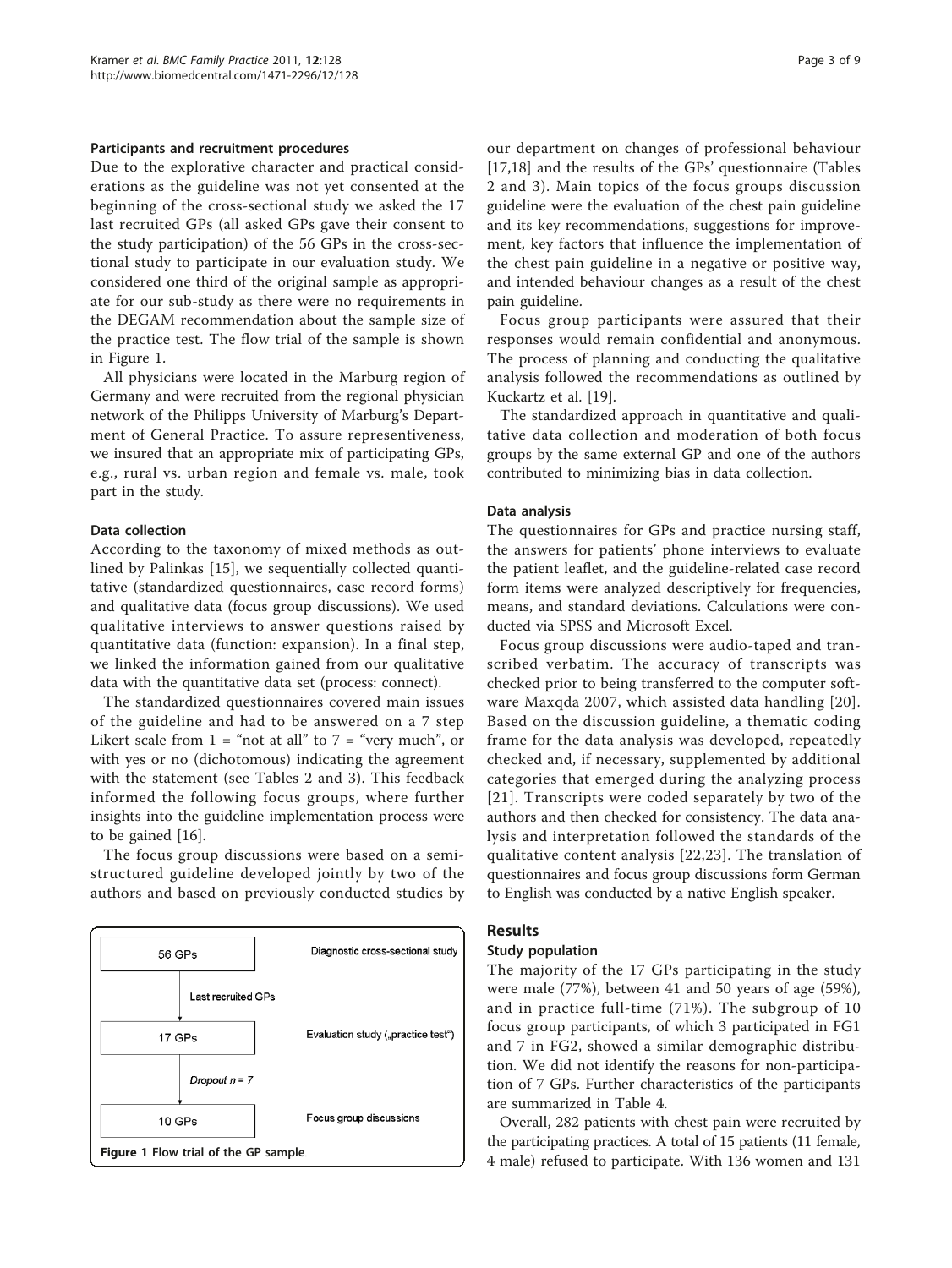#### <span id="page-3-0"></span>Table 2 Results of the GP questionnaire - 7 step Likert scale ( $n = 17$ )

| <b>Ouestion</b>                                                                                  |                          |        |      |               | 2 3 4 5 6                     |                          |             | Median SD* |      |
|--------------------------------------------------------------------------------------------------|--------------------------|--------|------|---------------|-------------------------------|--------------------------|-------------|------------|------|
|                                                                                                  | "not at all"             |        |      |               |                               |                          | "very much" |            |      |
| To what extent did you become familiar with the quideline content?                               |                          |        |      |               | $-2 - 11$                     |                          | 3           |            | 1.13 |
| How much do you agree with the main recommendations of the quideline?                            |                          |        |      | and the state | 82                            |                          |             | 6          | .97  |
| How do you evaluate the clarity of the quideline's long version?                                 |                          |        |      |               | $1\,5\,-\,8$                  | $\overline{\phantom{a}}$ | ζ           | 5          | 1.54 |
| How do you evaluate the practical relevance of the quideline's long version?                     | $\overline{\phantom{a}}$ |        |      |               | $-227 -$                      |                          | 6           |            | 1.41 |
| How do you evaluate the comprehensibility of the quideline's long version?                       |                          |        |      |               | $-1$ 2 5 2                    |                          |             | 6          | 1.31 |
| How do you evaluate the suitability of the quideline's long version for the general<br>practice? |                          |        |      |               | $-2 - 10 -$                   |                          |             | 5          | 1.58 |
| How do you evaluate the clarity of the quideline's short version?                                |                          |        |      |               | $-1 - 34$                     |                          | 9           |            | 1.13 |
| How do you evaluate the practical relevance of the quideline's short version?                    | $\overline{\phantom{a}}$ | $\sim$ |      | $\sim$        | 2 4                           |                          | 10          |            | 1.11 |
| How do you evaluate the comprehensibility of the quideline's short version?                      | $\overline{\phantom{a}}$ |        | $-1$ | $\sim$        | $\overline{3}$ $\overline{3}$ |                          | 10          |            | 1.15 |

\* = Standard deviation

men, the gender ratio was nearly balanced. The average age amounted to 58.2 years (standard deviation: 13.3).

## Results of GPs questionnaire, case record form items and focus groups

As the study was undertaken to gain insights into the guideline's acceptance and feasibility, we focused on the identification of general factors by using cross-case analysis and were less interested in interindividual differences. Table [1](#page-1-0) illustrates frequencies, means, and standard deviations of the GPs' questionnaire items, referring to the evaluation of the guideline's short and long version.

#### Content and design of the chest pain guideline

According to the GPs' questionnaire, the agreement with the guideline recommendations was high or very high for all participating GPs. Fourteen participants were convinced that there was a need for this kind of guideline and perceived guideline recommendations as useful. While the short version of the guideline was evaluated as good or very good (regarding clarity, practical relevance, and comprehensibility), the feedback for the long version was more heterogeneous. Six GPs criticized the long version as lacking in clarity. Practical relevance and comprehensibility of the long version

were perceived positively by 13 and 14 participants, respectively.

In line with the reported results of the questionnaire, the short version of the guideline and the heart score were appreciated by the focus group participants.

"I found the short version very good and very clearly presented. I also like the layout and [its use] for structuring the diagnostic process so that you don't leave out anything" [FG2]

"As a general direction, as a table, as an algorithm to follow, it [the heart score] is a nice, supportive tool." [FG2]

"It [short version] is actually a small guideline in itself, helpful to quickly orient [oneself] because it's not as complicated as the big guideline... I found it simple, yet still reliable." [FG1]

"But these five points [of the heart score] really impressed me. And I found them valid in most cases." [FG1]

Concerning the guideline's long version, the feedback of the participants was partially more critical. While the content-related completeness of the long version was well received, its layout and clearness were criticized.

#### Table 3 Results of the GP questionnaire - dichotomous ( $n = 17$ )

| Question                                                                                                       | no | yes |
|----------------------------------------------------------------------------------------------------------------|----|-----|
| Is there a need for a chest pain quideline?                                                                    |    | 14  |
| Is the targeted patient group clearly defined?                                                                 |    | 16  |
| Illnesses that are rare in general practice are neglected in the quideline. Does that make sense? <sup>+</sup> |    | 16  |
| Do you think this quideline is interesting because it contains new aspects for you?                            |    | 13  |
| Do you think this quideline is convenient as a memory aid?                                                     |    | 14  |
| Do you think this quideline is dispensable because you have always acted accordingly?                          | 14 |     |
| Do you think this quideline is dispensable because it's not realizable?                                        | 16 |     |

 $+$  = one value is missing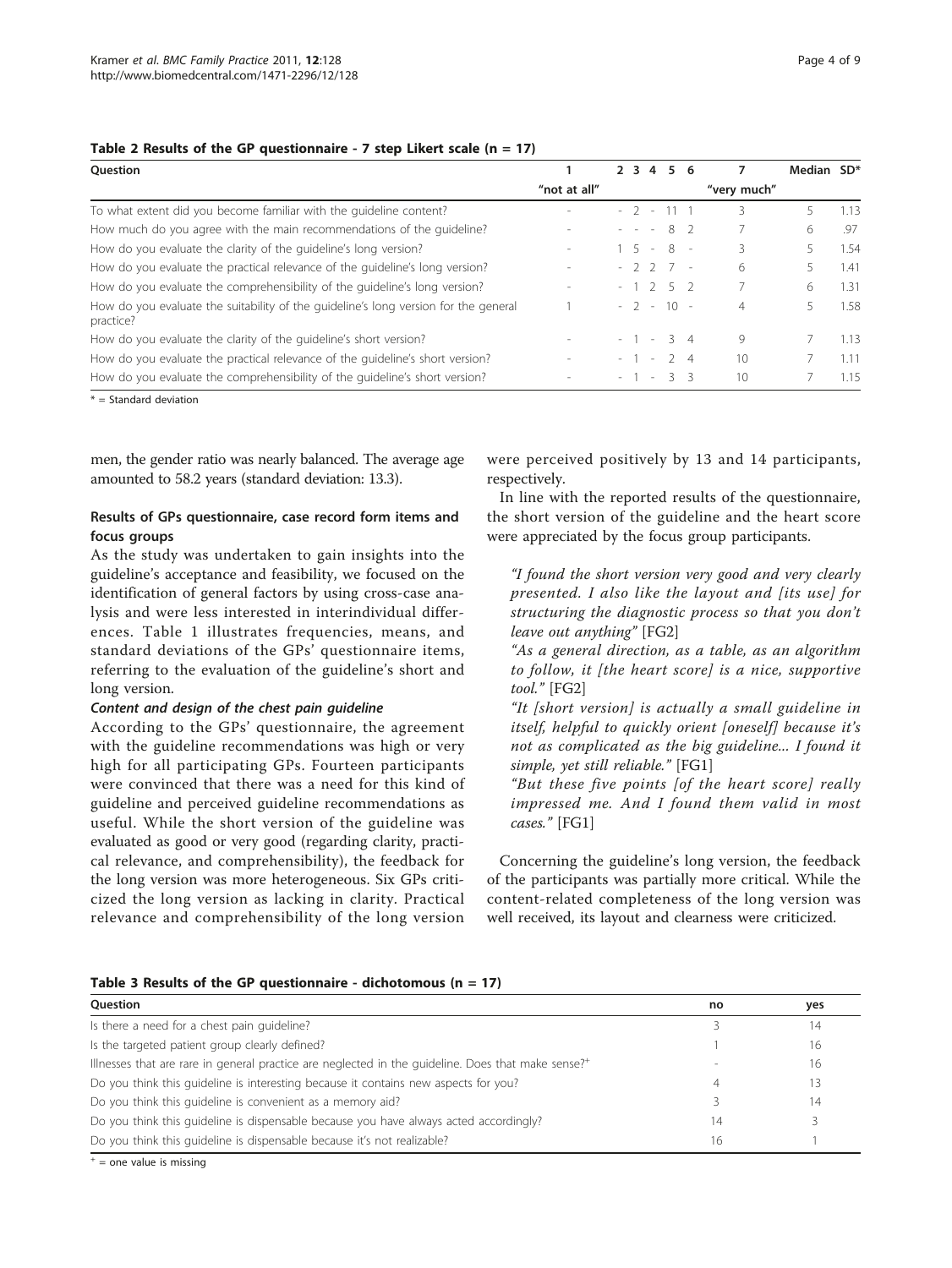|                                               |                | <b>Evaluation study</b> |   | Focus groups |  |
|-----------------------------------------------|----------------|-------------------------|---|--------------|--|
| Demographics and professional characteristics | $\mathsf{n}$   | $(%)^a$                 | n | $(%)^a$      |  |
| Gender                                        |                |                         |   |              |  |
| Male                                          | 13             | (77)                    | 8 | (80)         |  |
| Female                                        | $\overline{4}$ | (24)                    | 2 | (20)         |  |
| Age (years)                                   |                |                         |   |              |  |
| 41 to 50                                      | 10             | (59)                    | 5 | (56)         |  |
| 51 to 60                                      | 5              | (29)                    | 3 | (33)         |  |
| >60                                           |                | (6)                     |   | (11)         |  |
| <b>Established for (years)</b>                |                |                         |   |              |  |
| $\leq 10$                                     | $\overline{7}$ | (41)                    | 5 | (50)         |  |
| 11 to 20                                      | 5              | (29)                    | 3 | (30)         |  |
| > 21                                          | 3              | (18)                    | 2 | (20)         |  |
| Characteristic of the practice                |                |                         |   |              |  |
| Single practice                               | $\overline{4}$ | (24)                    | 1 | (10)         |  |
| Group practice                                | 12             | (71)                    | 9 | (90)         |  |
| <b>Practice location</b>                      |                |                         |   |              |  |
| < 5000                                        | 3              | (18)                    | 2 | (20)         |  |
| 5000 to 20,000                                | 6              | (35)                    | 2 | (20)         |  |
| 20,000 to 100,000                             | 7              | (41)                    | 6 | (60)         |  |
| <b>Status</b>                                 |                |                         |   |              |  |
| Full time                                     | 12             | (71)                    | 6 | (66)         |  |
| Part time                                     | $\overline{4}$ | (24)                    | 3 | (33)         |  |

#### <span id="page-4-0"></span>Table 4 GP study population (evaluation study:  $n = 17$ , focus groups:  $n = 10$ )

<sup>a</sup> Numbers may not add up to 17 and percentages may not add up to 100% due to missing values and rounding.

"The older you get, the more work experience you have, the more structured you work. And this is represented in this guideline quite simply and without leaving out anything." [FG1]

"I laid it [the long version] aside after two thirds [of the text]; never looked at it again. I found it really terrible." [FG2]

Individual GPs criticized that the troponin test wasn't generally recommended as a useful diagnostic tool. Guideline authors refrained to include the troponin test due to insufficient sensitivity within the first hours of acute coronary syndrome. Physicians also missed suggestions for adequate handling with co-morbidity (e.g., chest pain and mental problems) and risk factors (e.g., diabetes, smoking).

"I think the troponin test is missing there." [FG2]

"[...] if mental problems coincide, than it becomes really difficult. [...] and there the guideline is too imprecise" [FG2]

"[...] if someone is diabetic and is over fifty, then he has a higher baseline risk; especially if he is a smoker." [FG2]

#### Implementation issues and change of behaviour

As shown in the GP's questionnaire, the suitability of the chest pain guideline for general practice was

evaluated positively by 14 GPs. Three participants felt there was no added value by the guideline because they would already behave according to guideline recommendations.

Results of the three case record form items related to the chest pain guideline, analyzed for 267 patients, are illustrated in Figure [2.](#page-5-0)

In the majority of cases, GPs perceived guideline recommendations to be appropriate. An additional benefit by the guideline was seen for 107 patients. GPs mentioned multimorbid patients among the reasons for the lack of an additional value. Overall, the participating physicians assumed to have managed actual patients according to the guideline recommendations.

When asked for their behaviour change as a consequence of studying the guideline on a more general level, the participants of the focus groups gave heterogeneous feedback. While some GPs reported being more conscious and attentive in the consultation, others didn't recognize a behaviour change because they typically would have treated their patients according to guideline recommendations.

"The whole thing [the guideline] led to a more intensive examination of the clinical picture, especially with the medical history or the things you have just found out." [FG2]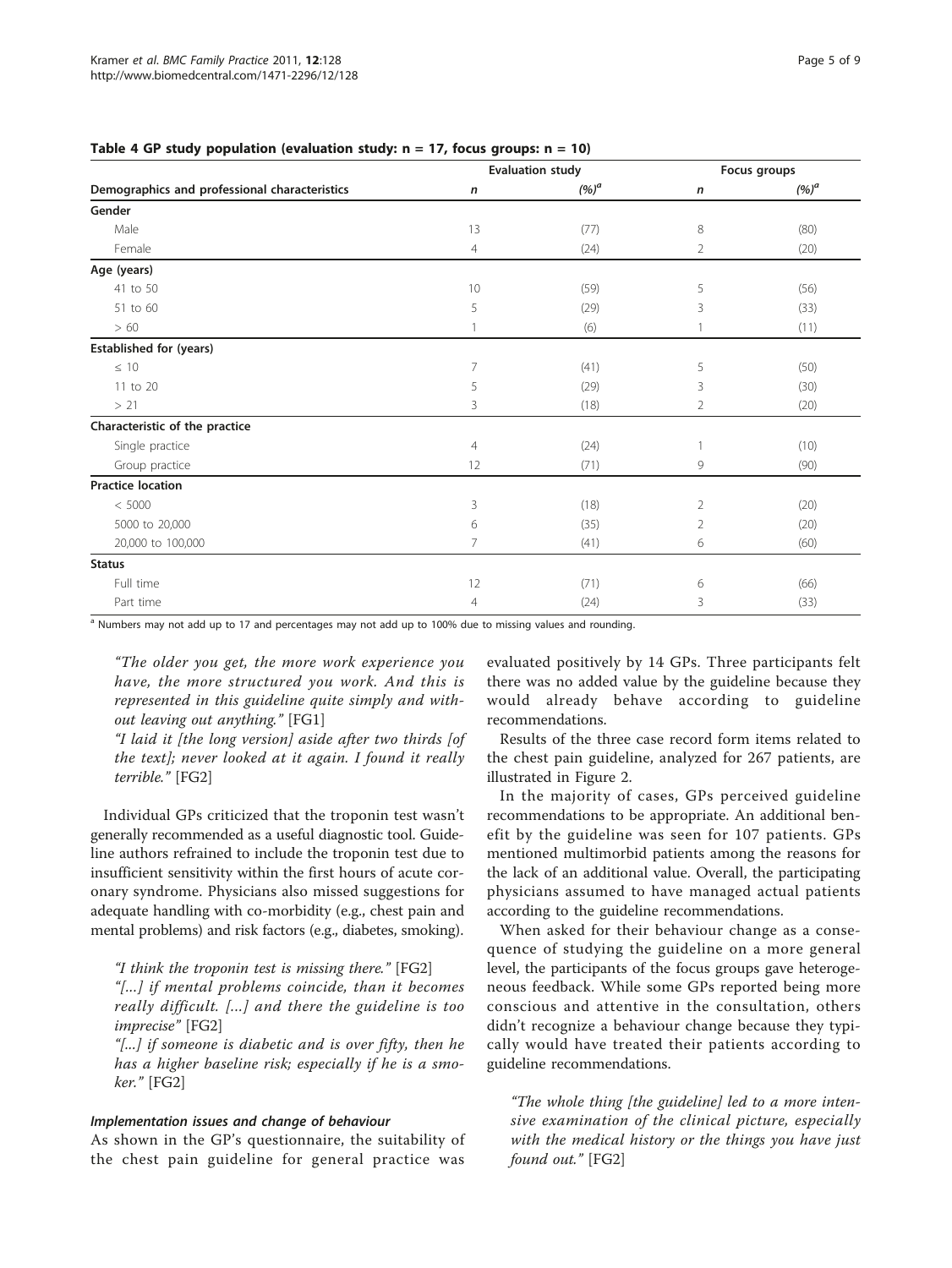<span id="page-5-0"></span>

"What was written in those new guidelines is actually what I've done all my life." [FG2]

To improve implementation chances of the chest pain guideline, GPs proposed developing a PC version of the heart score or offering regular trainings and a desk version of the heart score.

"[...] I think it would be good to establish a culture of permanent professional development or training."  $[FG1]$ 

"It [PC-version] would just remind one to bring the heart score to mind."

The balance between "cookbook medicine" - marked by a high adherence to the guideline's recommendations - and individual treatment of the patient was an essential point for the interviewed physicians. Even though participants appreciated the value of standardised guidelines, they rated the consideration of intuition and experience in the consultation as very important.

"Like all standards, it reminds one to not overlooking something important. When I think how our work could become better, then I think we should internalize check lists, like a pilot. I think this would be progress in our field." [FG2]

"On the other hand, I am not a fan of cookbook medicine-ticking off things. That's not my type of general practice. A principle problem of general practice is dealing with many individual patients; how you can balance it." [FG1]

"It's important to be aware of your behaviour and check where you might oversee something or where routine might have crept in. To this extent, a process of awareness and reflection is good." [FG2]

The flowchart evaluation questionnaire for practice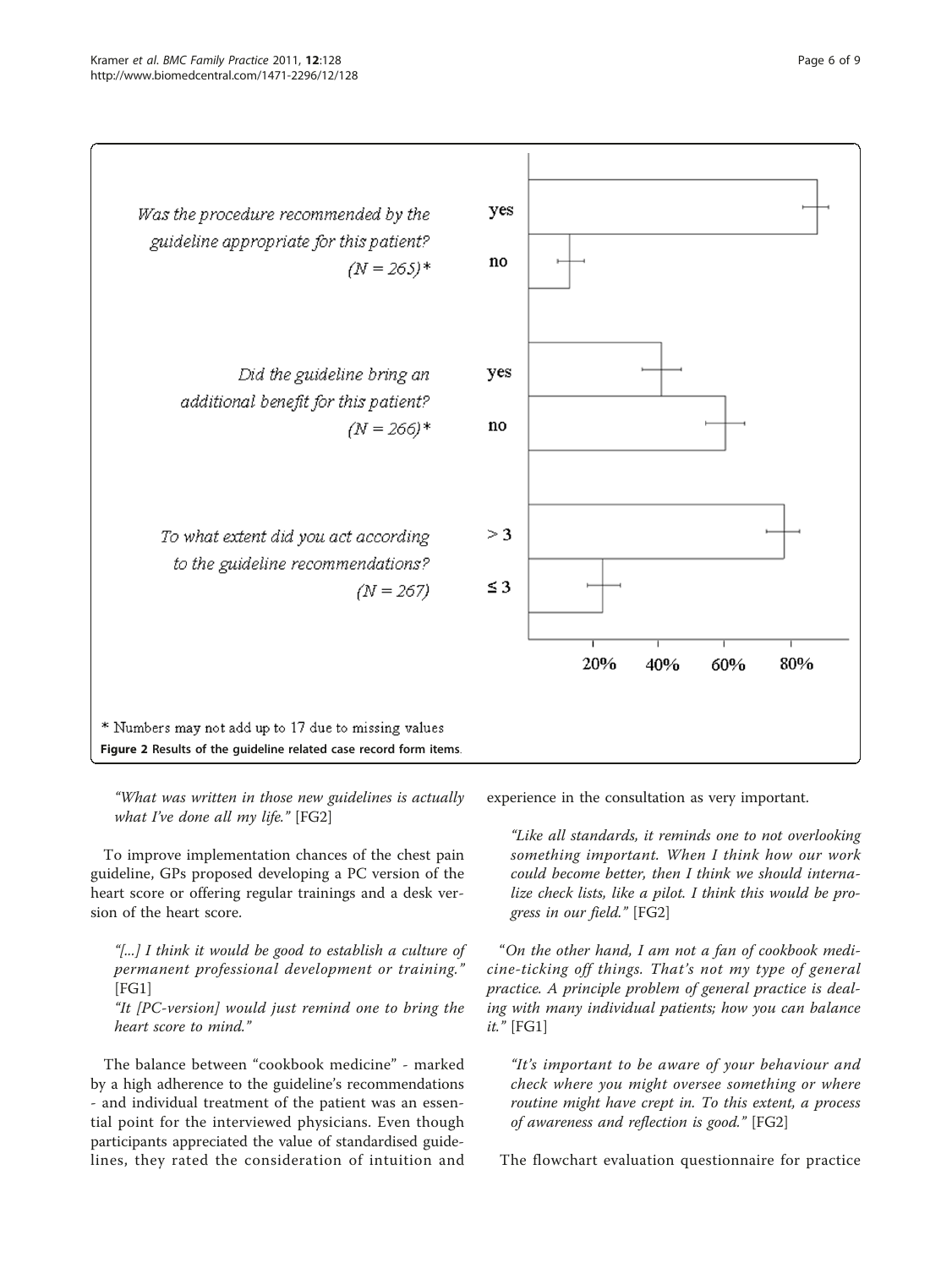nursing staff was answered by only a small number of participants so that no valid results can be reported. Phone interviews with the 27 patients who received a patient leaflet were not analyzable because a majority didn't remember the patient leaflet.

## **Discussion**

Based on questionnaires, case record forms, and focus group discussions, the overall evaluation of the GPs participating in the evaluation study regarding the recommendations made in the chest pain guideline, was positive. While the long version was partially criticized for a perceived lack of clarity, the short version and the heart score were especially appreciated. Reported change of behaviour as consequence of the guideline was inconsistent. Several suggestions to improve guideline implementation were made.

A remarkable aspect of the guideline evaluation concerns the heterogeneous feedback of the long version. As the focus group discussions revealed, some GPs criticized the layout and perceived lack of clarity of the long version, whereas they did not generally refuse the recommendations. Nevertheless, individual GPs were reluctant to accept some recommendations, despite the fact that its content (e.g., regarding the troponin test) is based on solid evidence derived from several studies. A reason may be the complex presentation since the diagnostic effectiveness of each item from the history must be discussed in relation to several outcomes. Another reason may be that GPs are used to randomized controlled trials (RCT) informing therapeutic decisions, but not a patient's history and physical signs; these are still regarded as areas for intuition.

Due to low levels of feedback from nurses and patients regarding the flowchart and patient leaflets, respectively, the benefit of these modules must be questioned. A reason for the low acceptance of the flowchart may be found in the low collaboration of nursing staff and GPs in Germany. Most German practices are small, with one to three GPs; therefore, nursing staff typically have little scope for decisions so that a patient presenting with chest pain is immediately referred to a GP. Another reason could be that an informal rule how to treat patients with chest pain is already implemented within the practices so that the flowchart seems to have no additional benefit for the nursing staff.

GPs' reasons for their low use of the patient leaflet needs to be investigated in further research and, if necessary, the leaflet's content and/or layout should be modified. Since patient interviews were performed six weeks after the index-consultation, the few patients who received a leaflet may have forgotten its use and content. Whether the patient leaflet reduced patients' anxiety in our research, like a study of Arnold and

colleagues [[24](#page-8-0)] showed in the setting of a hospital emergency department, can not be definitely answered. It is possible that chest pain patients presenting to their GP are less anxious than patients presenting to the emergency department. As Jones and Mountain recommend, further research regarding the benefits of patients leaflet should be undertaken [\[13](#page-7-0)].

According to the findings of other authors [[8-10\]](#page-7-0), a high quality of guidelines and the agreement of GPs are no guarantors for a successful implementation of guidelines. The heterogeneous feedback concerning the perceived additional diagnostic value by the guideline and the physicians' behaviour change in consequence of the guideline knowledge reveals that agreement alone is not a sufficient precondition for a lasting implementation of the chest pain guideline [\[10,12,](#page-7-0)[25\]](#page-8-0).

The attitude of the physician towards guidelines plays an important role in the decision to implement guideline recommendations. This assumption is in line with the theory of planned behaviour, where attitude, in addition to subjective norm and perceived behavioural control, is an important predictor for behavioural intention [[26](#page-8-0)]. A variety of studies have shown the theory's relevance for the medical sector [\[27](#page-8-0)-[29\]](#page-8-0).

Some of the participating GPs reported that they don't recognize noticeable differences between the guideline recommendations and their own previous behaviour. Thus, to increase implementation success of guidelines, significant diagnostic or treatment innovations should be indicated by a well-arranged design of the guideline (e.g., desk version of the heart score), so that differences to previous behaviour become obvious. A reason for the different feedback concerning GPs behaviour change on a concrete (see case record forms (CRFs)) and more general level (see questionnaires and focus groups) might be that the CRFs were filled in directly after the consultation, so the specific behaviour was more present to the GPs, while the general feedback, in retrospect, was more prone to recall bias.

Being aware that the GPs' perception of conformity doesn't necessarily correspond to real facts, further research must be undertaken to investigate a supposed perception-reality gap. Additional recommendations on how to improve the design and evaluation of medical innovations are proposed by Murray and colleagues in their normalisation process theory (NPT) [[30\]](#page-8-0). NPT shall serve as a sensitizing tool, enabling researchers to think through issues of implementation while designing and evaluating complex interventions. By integrating interventions into routine work implementation potential is enhanced.

However, as opposed to further laboratory investigations, behaviour regarding first clinical assessment of a patient is difficult to define. Questions and expert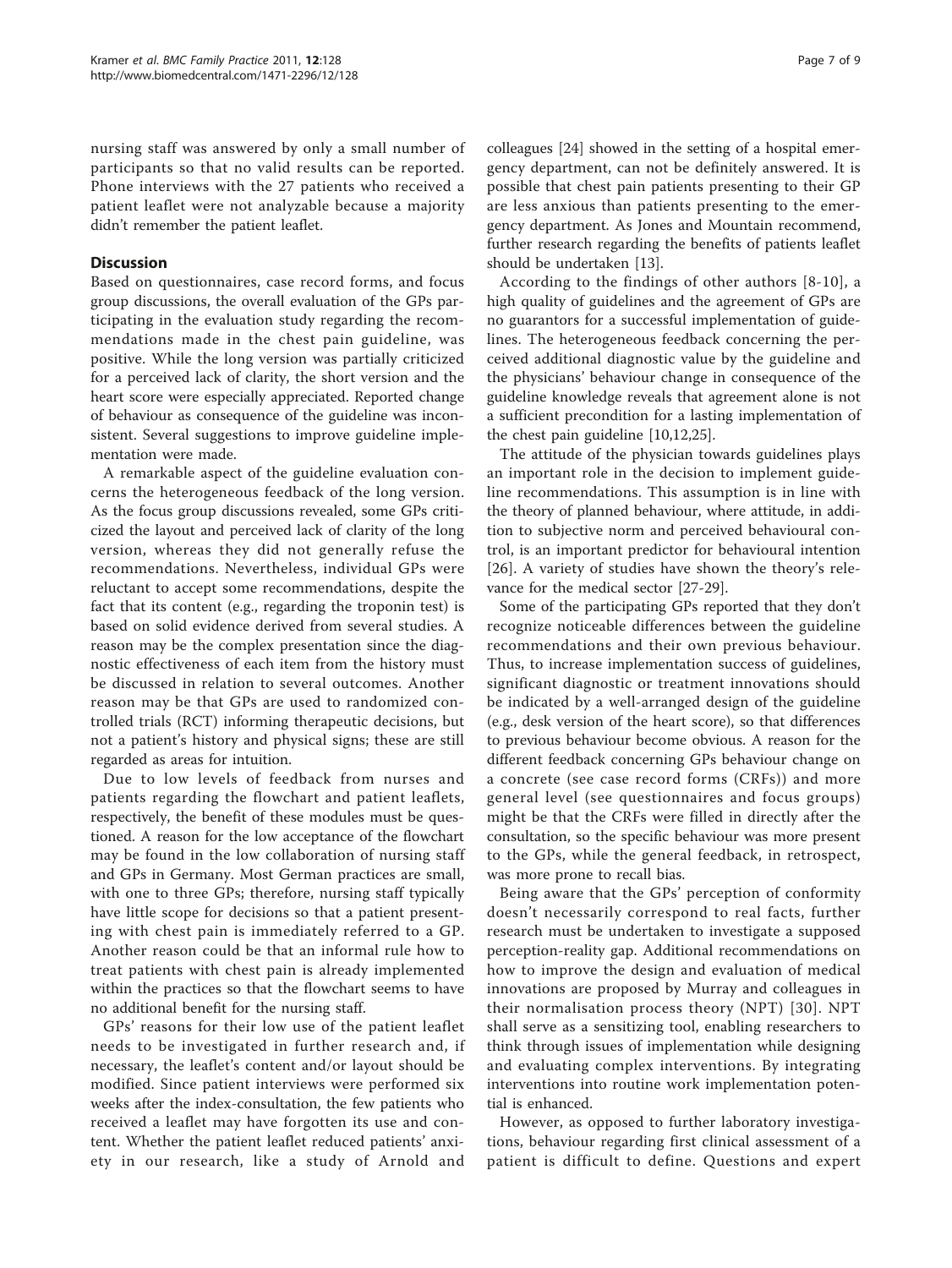<span id="page-7-0"></span>reasoning help specify the probabilities for relevant conditions. Deviations from the standard proposed by the guideline cannot be observed within a study design of this kind, since most reasoning occurs inside GPs' thought process.

#### Study limitations

Our study was not based on a conceptual framework. Nevertheless, due to the research question and the evaluative and pragmatic character of the study, we presume the chosen method to be appropriate.

As a result of the small and non-randomized sample, the representativeness of the data may be limited. The low participation rate of GPs in the focus group discussions (10 out of 17 GPs) was most likely due to the additional effort required to visit our department after a long work day.

Social desirability may have biased focus group discussions and answer patterns from the questionnaires causing the reported evaluation of the guideline to perhaps be rated more positively than it actually was. Another limitation concerns the lacking psychometric evaluation of the used questionnaires, although we carefully considered standard format. For confidentiality reasons we could not match focus group contributions with the questionnaire answer pattern of the participating GPs.

## Conclusions

The overall evaluation of the reported chest pain guideline was positive. Participating GPs perceived the guideline as a welcome opportunity to increase awareness and encourage reflection of diagnostic issues. We assessed different data on physician and patient levels in the evaluation; reasons for criticism on single modules were discussed. In consequence of our study, portions of the chest pain guideline were modified corresponding to the participating GPs' feedback.

By focussing on the assessment of symptoms and the patient's medical history as first steps in the diagnostic process, our guideline focuses on a core domain of general practice: giving GPs confidence regarding their clinical skills and routines in an area with high pressure to refer and to employ technology.

#### Acknowledgements

We thank all participating practices and Muazzez Ilhan and Marion Herz-Schuchhardt for their study assistance. We also would like to thank Juliette Rautenberg for her help in improving the precision and fluency of the manuscript. The study was funded by the German Ministry of Education and Research (BMBF) Grant Nr. 01GK0701

#### Authors' contributions

All authors contributed to study design. JH, SB and NDB developed the chest pain guideline. LK and NDB drafted the discussion guideline for the focus groups. LK moderated the focus group discussions. Data coding and analysis of the qualitative data were coordinated and performed by LK and NR. Quantitative data analysis was performed by LK and JH. LK drafted the manuscript. JH, SB, NR, NDB and EB provided critical review on all parts of the manuscript. All authors read and approved the final version of the manuscript.

#### Competing interests

The authors declare that they have no competing interests.

#### Received: 7 June 2011 Accepted: 21 November 2011 Published: 21 November 2011

#### References

- 1. Ruigomez A, Rodriguez LA, Wallander MA, Johansson S, Jones R: [Chest](http://www.ncbi.nlm.nih.gov/pubmed/16461444?dopt=Abstract) [pain in general practice: incidence, comorbidity and mortality.](http://www.ncbi.nlm.nih.gov/pubmed/16461444?dopt=Abstract) Fam Pract 2006, 23:167-174.
- 2. Bosner S, Becker A, Haasenritter J, Abu Hani M, Keller H, Sonnichsen AC, Karatolios K, Schaefer JR, Seitz G, Baum E, Donner-Banzhoff N: [Chest pain in](http://www.ncbi.nlm.nih.gov/pubmed/19883149?dopt=Abstract) [primary care: epidemiology and pre-work-up probabilities.](http://www.ncbi.nlm.nih.gov/pubmed/19883149?dopt=Abstract) Eur J Gen Pract 2009, 15:141-146.
- 3. Rutten FH, Kessels AG, Willems FF, Hoes AW: [Electrocardiography in](http://www.ncbi.nlm.nih.gov/pubmed/10962122?dopt=Abstract) [primary care; is it useful?](http://www.ncbi.nlm.nih.gov/pubmed/10962122?dopt=Abstract) Int J Cardiol 2000, 74:199-205.
- 4. Ebell MH, Flewelling D, Flynn CA: [A systematic review of troponin T and I](http://www.ncbi.nlm.nih.gov/pubmed/10923557?dopt=Abstract) [for diagnosing acute myocardial infarction.](http://www.ncbi.nlm.nih.gov/pubmed/10923557?dopt=Abstract) J Fam Pract 2000, 49:550-556.
- 5. Das Leitlinien-Manual von AWMF und ÄZQ. Zeitschrift für Evidenz, Fortbildung und Qualität im Gesundheitswesen 2001, 95.
- 6. Gerlach F, Beyer M, Berndt M, Szecsenyi J, Abholz H-H, Fischer G: [Das](http://www.ncbi.nlm.nih.gov/pubmed/19349661?dopt=Abstract) [DEGAM-Konzept - Entwicklung, Verbreitung, Implementierung und](http://www.ncbi.nlm.nih.gov/pubmed/19349661?dopt=Abstract) [Evaluation von Leitlinien für die hausärztliche Praxis.](http://www.ncbi.nlm.nih.gov/pubmed/19349661?dopt=Abstract) Zeitschrift für ärztliche Fortbildung und Qualitätssicherung 1999, 93:111-120.
- 7. Bösner S, Haasenritter J, Becker A, Karatolios K, Vaucher P, Gencer B, Herzig L, Heinzel-Gutenbrunner M, Schaefer JR, Abu Hani M, et al: [Ruling](http://www.ncbi.nlm.nih.gov/pubmed/20603345?dopt=Abstract) [out coronary artery disease in primary care:development and validation](http://www.ncbi.nlm.nih.gov/pubmed/20603345?dopt=Abstract) [of a simple prediction rule.](http://www.ncbi.nlm.nih.gov/pubmed/20603345?dopt=Abstract) CMAJ 2010, 182:1295-1300.
- 8. Grimshaw JM, Russell IT: [Effect of clinical guidelines on medical practice:](http://www.ncbi.nlm.nih.gov/pubmed/7901634?dopt=Abstract) [a systematic review of rigorous evaluations.](http://www.ncbi.nlm.nih.gov/pubmed/7901634?dopt=Abstract) Lancet 1993, 342:1317-1322.
- 9. Grol R, Dalhuijsen J, Thomas S, Veld C, Rutten G, Mokkink H: [Attributes of](http://www.ncbi.nlm.nih.gov/pubmed/9748183?dopt=Abstract) [clinical guidelines that influence use of guidelines in general practice:](http://www.ncbi.nlm.nih.gov/pubmed/9748183?dopt=Abstract) [observational study.](http://www.ncbi.nlm.nih.gov/pubmed/9748183?dopt=Abstract) BMJ 1998, 317:858-861.
- 10. Cabana MD, Rand CS, Powe NR, Wu AW, Wilson MH, Abboud PA, Rubin HR: Why don'[t physicians follow clinical practice guidelines? A framework](http://www.ncbi.nlm.nih.gov/pubmed/10535437?dopt=Abstract) [for improvement.](http://www.ncbi.nlm.nih.gov/pubmed/10535437?dopt=Abstract) JAMA 1999, 282:1458-1465.
- 11. Lugtenberg M, Burgers JS, Westert GP: [Effects of evidence-based clinical](http://www.ncbi.nlm.nih.gov/pubmed/19812102?dopt=Abstract) [practice guidelines on quality of care: a systematic review.](http://www.ncbi.nlm.nih.gov/pubmed/19812102?dopt=Abstract) Qual Saf Health Care 2009, 18:385-392.
- 12. Chenot JF, Scherer M, Becker A, Donner-Banzhoff N, Baum E, Leonhardt C, Keller S, Pfingsten M, Hildebrandt J, Basler HD, Kochen MM: [Acceptance](http://www.ncbi.nlm.nih.gov/pubmed/18257923?dopt=Abstract) [and perceived barriers of implementing a guideline for managing low](http://www.ncbi.nlm.nih.gov/pubmed/18257923?dopt=Abstract) [back in general practice.](http://www.ncbi.nlm.nih.gov/pubmed/18257923?dopt=Abstract) Implement Sci 2008, 3:7.
- 13. Jones M, Mountain D: [Patient information sheets in emergency care.](http://www.ncbi.nlm.nih.gov/pubmed/19297445?dopt=Abstract) BMJ 2009, 338:b35.
- 14. Dixon-Woods M: [Writing wrongs? An analysis of published discourses](http://www.ncbi.nlm.nih.gov/pubmed/11286365?dopt=Abstract) [about the use of patient information leaflets.](http://www.ncbi.nlm.nih.gov/pubmed/11286365?dopt=Abstract) Soc Sci Med 2001, 52:1417-1432.
- 15. Palinkas LA, Aarons GA, Horwitz S, Chamberlain P, Hurlburt M, Landsverk J: [Mixed method designs in implementation research.](http://www.ncbi.nlm.nih.gov/pubmed/20967495?dopt=Abstract) Adm Policy Ment Health 2011, 38:44-53.
- 16. Stewart D, Shamdasani P: Focus groups Theory and Practice London; 1990.
- 17. Hani MA, Keller H, Vandenesch J, Sonnichsen AC, Griffiths F, Donner-Banzhoff N: [Different from what the textbooks say: how GPs diagnose](http://www.ncbi.nlm.nih.gov/pubmed/17971349?dopt=Abstract) [coronary heart disease.](http://www.ncbi.nlm.nih.gov/pubmed/17971349?dopt=Abstract) Fam Pract 2007, 24:622-627.
- 18. Keller H, Kramer L, Krones T, Müller-Engelmann M, Baum E, Donner-Banzhoff N: [Evaluation der Implementierung von Innovationen am](http://www.ncbi.nlm.nih.gov/pubmed/19349661?dopt=Abstract) [Beispiel von arriba-eine Fokusgruppenstudie.](http://www.ncbi.nlm.nih.gov/pubmed/19349661?dopt=Abstract) Zeitschrift für Allgemeinmedizin 2011, 87:35-41.
- 19. Kuckartz U, Dresing T, Rädiker S, Stefer C: Qualitative Evaluation: Der Einstieg in die Praxis Wiesbaden: Verlag für Sozialwissenschaften; 2008.
- 20. Maxqda: Book (Editor ed.eds.) City: VERBI: Software Consult Sozialforschung GmbH; 2007.
- 21. Schmidt C: Analyse von Leitfadeninterviews. In Qualitative Forschung Ein Handbuch. Edited by: Flick U, Kardoff E, Steinke I. Reinbek: Rowohlt; 2000:447-456.